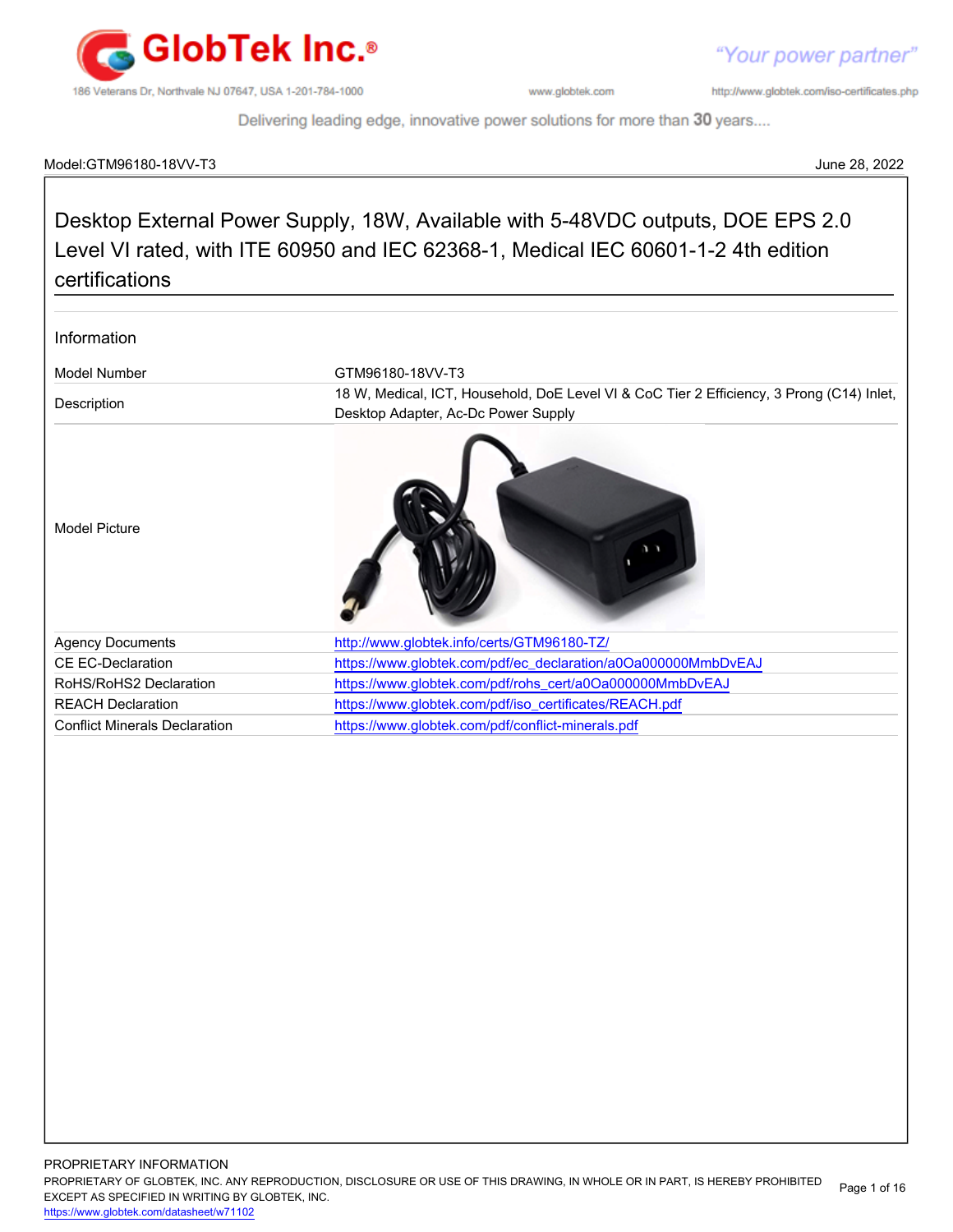

http://www.globtek.com/iso-certificates.php

Delivering leading edge, innovative power solutions for more than 30 years....

# Model:GTM96180-18VV-T3 June 28, 2022

| Type                    | Desktop/External                                                    |
|-------------------------|---------------------------------------------------------------------|
| Technology              | Regulated Switchmode AC-DC Power Supply AC Adaptor                  |
| Category                | ICT / ITE / Medical Power Supply/Class 2/Household Power Supply     |
| Input Voltage           | 100-240V~, 50-60 Hz                                                 |
| $I/P$ Amps $(A)$        | 0.6A                                                                |
| Wattage (W)             | 18.0                                                                |
| Vout Range (V)          | $5 - 48$                                                            |
| <b>Efficiency Level</b> | USA DOE Level VI / Eco-design Directive 2009/125/EC, (EU) 2019/1782 |
| Ingress Protection      | IP42                                                                |
| Size (mm)               | (L)87x(W)47x(H)32mm                                                 |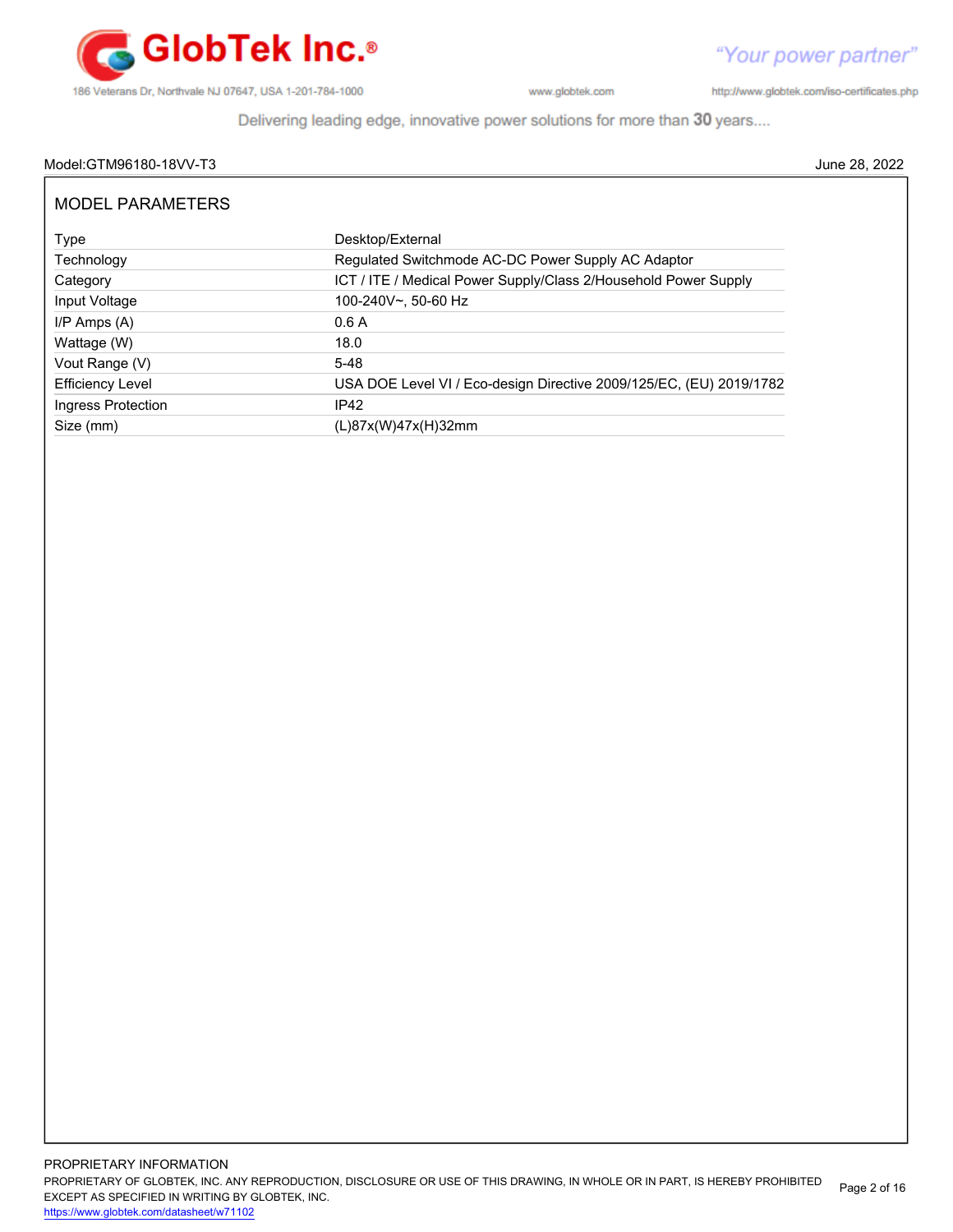

"Your power partner"

http://www.globtek.com/iso-certificates.php

Delivering leading edge, innovative power solutions for more than 30 years....





PROPRIETARY OF GLOBTEK, INC. ANY REPRODUCTION, DISCLOSURE OR USE OF THIS DRAWING, IN WHOLE OR IN PART, IS HEREBY PROHIBITED EXCEPT AS SPECIFIED IN WRITING BY GLOBTEK, INC. Page 3 of 16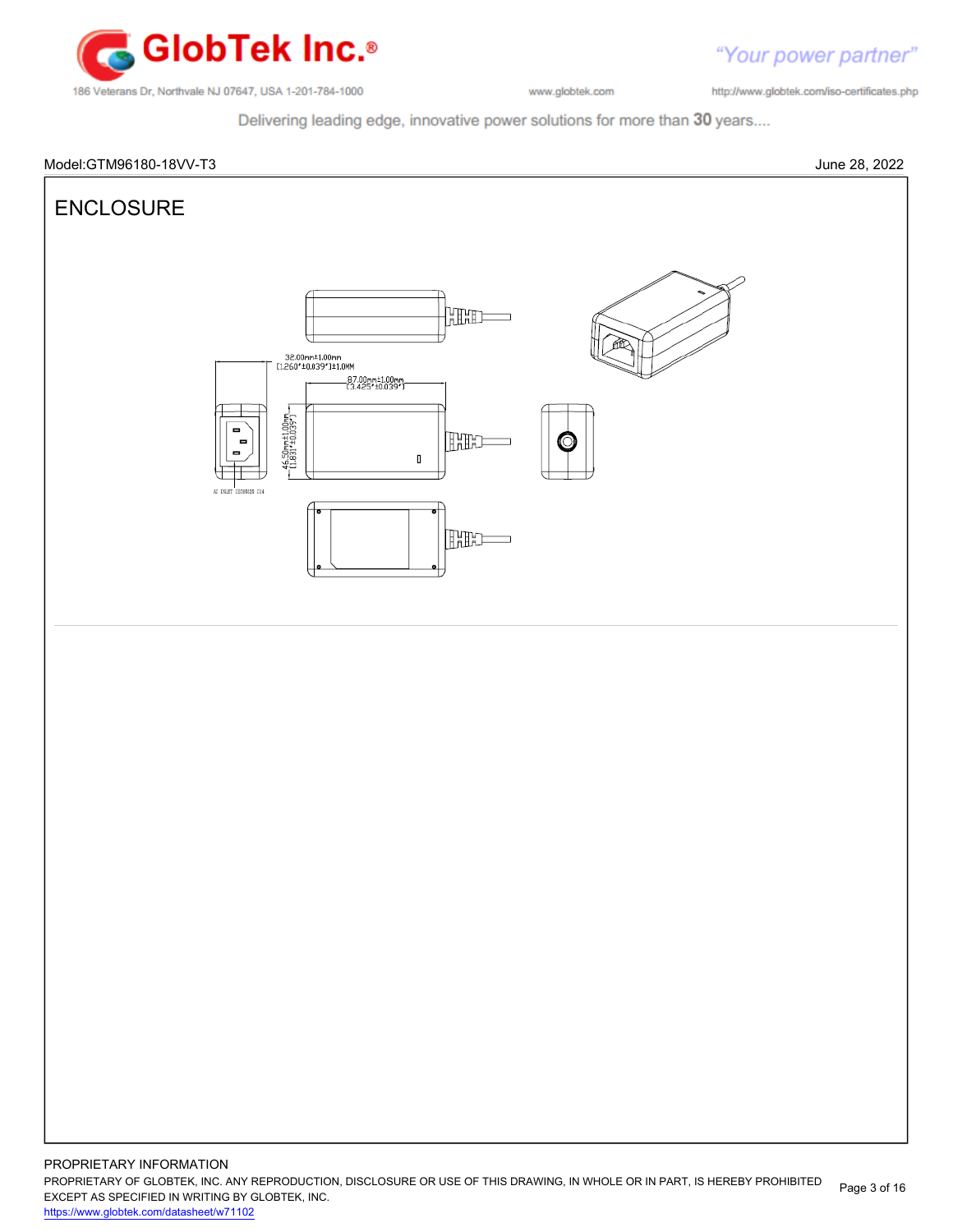

"Your power partner"

http://www.globtek.com/iso-certificates.php

Delivering leading edge, innovative power solutions for more than 30 years....

# Model:GTM96180-18VV-T3 June 28, 2022

| <b>RATING TABLE</b>       |         |                |          |            |
|---------------------------|---------|----------------|----------|------------|
| Model Number              | Voltage | Amps(A)        | Watts(W) | <b>RFQ</b> |
| GTM96180-1607-2.0-T3      | 5 V     | 3.2            | 16.00    | <b>RFQ</b> |
| GTM96180-1807-2.0-T3      | 5 V     | 3.6            | 18.00    | <b>RFQ</b> |
| GTM96180-1507-2.0-T3-CF   | 5 V     | 3              | 15.00    | <b>RFQ</b> |
| GTM96180-1807-1.05-T3     | 5.95 V  | $\mathbf{3}$   | 17.85    | <b>RFQ</b> |
| GTM96180-1807-T3          | 7 V     | 2.57           | 17.99    | <b>RFQ</b> |
| GTM96180-1511-3.5-T3-CF   | 7.5V    | $\sqrt{2}$     | 15.00    | <b>RFQ</b> |
| GTM96180-1511-2.0-T3-CF   | 9 V     | 1.66           | 14.94    | <b>RFQ</b> |
| GTM96180-1811-2.0-T3      | 9 V     | $\overline{c}$ | 18.00    | <b>RFQ</b> |
| GTM96180-1817.9-7.9-T3    | 10 V    | 1.8            | 18.00    | <b>RFQ</b> |
| GTM96180-1517.9-5.9-T3-CF | 12 V    | 1.25           | 15.00    | <b>RFQ</b> |
| GTM96180-1817.9-5.9-T3    | 12 V    | 1.5            | 18.00    | <b>RFQ</b> |
| GTM96180-1517.9-2.9-T3-CF | 15 V    | $\mathbf{1}$   | 15.00    | <b>RFQ</b> |
| GTM96180-1817.9-2.9-T3    | 15 V    | 1.2            | 18.00    | <b>RFQ</b> |
| GTM96180-1530-12.0-T3-CF  | 18 V    | 0.83           | 14.94    | <b>RFQ</b> |
| GTM96180-1830-12.0-T3     | 18 V    | $\mathbf{1}$   | 18.00    | <b>RFQ</b> |
| GTM96180-1830-11.0-T3     | 19 V    | 0.95           | 18.05    | <b>RFQ</b> |
| GTM96180-1830-10.0-T3     | 20 V    | 0.9            | 18.00    | <b>RFQ</b> |
| GTM96180-1530-6.0-T3      | 24 V    | 0.625          | 15.00    | <b>RFQ</b> |
| GTM96180-1830-6.0-T3      | 24 V    | 0.75           | 18.00    | RFA        |
| GTM96180-1830-T3          | 30 V    | 0.6            | 18.00    | <b>RFQ</b> |
| GTM96180-1848-T3          | 48 V    | 0.375          | 18.00    | <b>RFQ</b> |

PROPRIETARY INFORMATION PROPRIETARY OF GLOBTEK, INC. ANY REPRODUCTION, DISCLOSURE OR USE OF THIS DRAWING, IN WHOLE OR IN PART, IS HEREBY PROHIBITED EXCEPT AS SPECIFIED IN WRITING BY GLOBTEK, INC. <https://www.globtek.com/datasheet/w71102> Page 4 of 16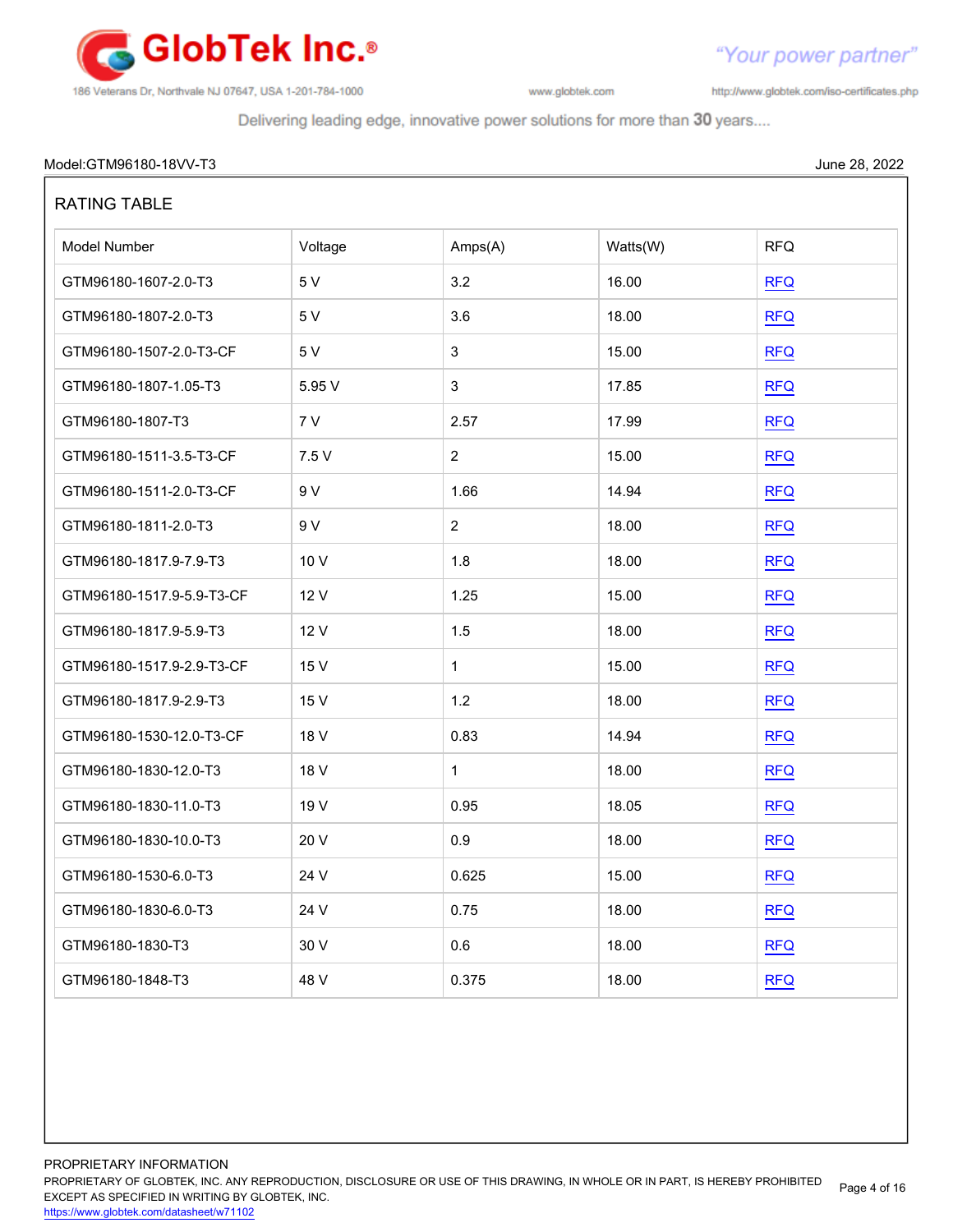

http://www.globtek.com/iso-certificates.php

Delivering leading edge, innovative power solutions for more than 30 years....

| Model:GTM96180-18VV-T3           | June 28, 2022                                                                                                                                                          |
|----------------------------------|------------------------------------------------------------------------------------------------------------------------------------------------------------------------|
| <b>SPECIFICATIONS</b>            |                                                                                                                                                                        |
| Input                            |                                                                                                                                                                        |
| Input Voltage:                   | Specified: 90-264VAC, Nameplate: 100-240VAC<br>100% rated load current for 90-264VAC<br>85% rated load current for 85-264VAC<br>100% rated load current for 110-370VDC |
| Input Frequency:                 | Specified: 47-63Hz, Nameplate: 50-60Hz                                                                                                                                 |
| No Load Input Power:             | <75mW @ 230VAC (EU CoC Tier 2 compliant)                                                                                                                               |
| Inrush Current:                  | 30A/60A maximum, cold start @ 115VAC/230VAC input, respectively                                                                                                        |
| Efficiency:                      | DoE Level VI compliant, EU CoC Tier 2 compliant                                                                                                                        |
| Output                           |                                                                                                                                                                        |
| Turn-on Delay:                   | 1 second max. @ nominal line and full load                                                                                                                             |
| <b>Output Regulation</b>         | ± 5% max. (measured at the output connector)                                                                                                                           |
| Line Regulation:                 | ± 0.5% typ. (measured at the output connector, full load)                                                                                                              |
| Ripple:                          | 1% or 100mV, whichever is greater (measured using a 47µF low-ESR cap + 0.1µF<br>ceramic capacitor, measured @ 20MHz BW, at output connector)                           |
| Transient Response:              | 5% max. deviation (with 40-70% load step), 1ms typ. recovery time                                                                                                      |
| Hold-up Time:                    | 8ms typ. @ nominal line and full load                                                                                                                                  |
| Power On Indicator:              | Green LED                                                                                                                                                              |
| <b>Protections</b>               |                                                                                                                                                                        |
| Input Protection:                | MOV transient suppressor, input line fusing                                                                                                                            |
| Over-Voltage Protection:         | 110-130% of nominal output voltage                                                                                                                                     |
| <b>Short-Circuit Protection:</b> | Auto-restart                                                                                                                                                           |
| Over-Current Protection:         | 110-160% of rated output current (Current limit range is determined by normal output<br>power rating, not derated power level)                                         |
| Environmental                    |                                                                                                                                                                        |
| MTBF:                            | 1,500,000 hours @ 25°C ambient, full load (Telcordia SR-332, Issue 3)                                                                                                  |
| <b>Operating Temperature:</b>    | -20°C to 40°C (full load)<br>See derating table for output power capability at other temperatures.<br>Extended low temperature range available as a custom option.     |
| Storage Temperature:             | -30°C to 80°C                                                                                                                                                          |
| Humidity:                        | 0% to 95% relative humidity, non-condensing                                                                                                                            |
| Altitude:                        | 5000m                                                                                                                                                                  |
| Ingress protection:              | IP42 standard, IP52 available as a special option                                                                                                                      |

## PROPRIETARY INFORMATION

PROPRIETARY OF GLOBTEK, INC. ANY REPRODUCTION, DISCLOSURE OR USE OF THIS DRAWING, IN WHOLE OR IN PART, IS HEREBY PROHIBITED EXCEPT AS SPECIFIED IN WRITING BY GLOBTEK, INC. Page 5 of 16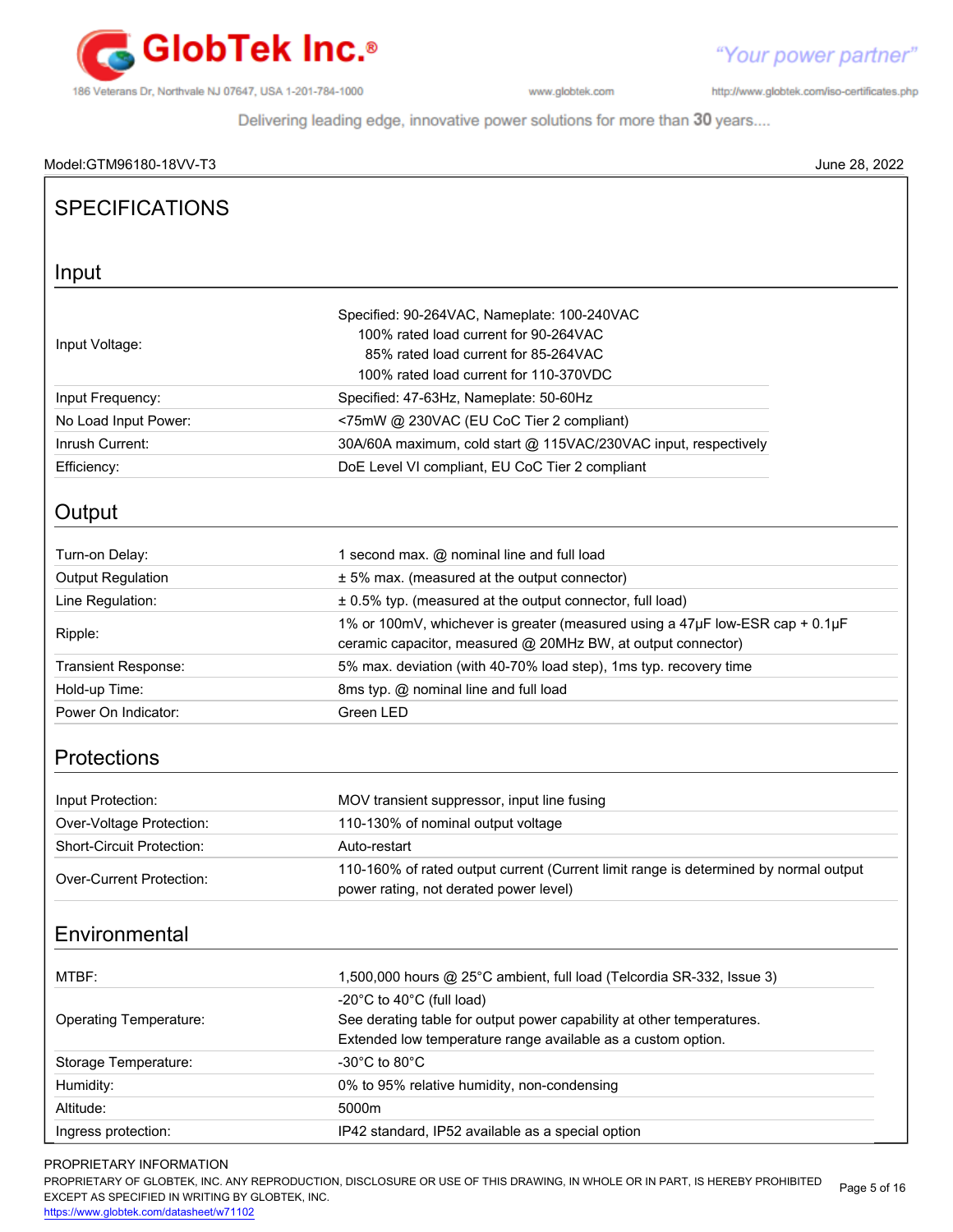

http://www.globtek.com/iso-certificates.php

"Your power partner"

Delivering leading edge, innovative power solutions for more than 30 years....

| Model:GTM96180-18VV-T3                                      |                                                                                                                                           | June 28, 2022 |
|-------------------------------------------------------------|-------------------------------------------------------------------------------------------------------------------------------------------|---------------|
| Cooling:                                                    | Convection                                                                                                                                |               |
| RoHS:                                                       | Complies with EU 2011/65/EU amended by EU 2015/863 and China SJ/T 11363-2006                                                              |               |
| Safety                                                      |                                                                                                                                           |               |
| Dielectric Withstand Voltage:                               | 4000VAC or 5656VDC from input to output<br>3000VAC or 4242VDC from input to earth (Class I models)                                        |               |
| Touch Current:                                              | Class I models: < 20uA<br>Class II models: <75uA                                                                                          |               |
| Earth Leakage Current:                                      | Class I models: < 300uA<br>Class II models: N/A                                                                                           |               |
| <b>Isolation Options:</b>                                   | Floating output or Class I earthed output (desktop models)                                                                                |               |
| Earth Continuity Test:                                      | < 0.1 ohm between AC inlet earth pin and PCB termination point                                                                            |               |
| Means of Protection (Primary-to-Secondary): 2 x MOPP        |                                                                                                                                           |               |
| <b>Compliant Standards:</b>                                 | See listing at the end of this document.                                                                                                  |               |
| <b>EMC</b>                                                  |                                                                                                                                           |               |
| Applicable Standards:                                       | Medical: EN60601-1-2, 4th edition<br>Emissions: EN55032, EN61000-6-3, EN61000-6-4<br>Immunity: EN55024, EN61000-6-1, EN61000-6-2          |               |
| <b>Conducted Emissions:</b>                                 | Class B, FCC Part 15, Class B (with resistive load)                                                                                       |               |
| Radiated Emissions:                                         | Class B, FCC Part 15, Class B (with resistive load)                                                                                       |               |
| Harmonic Current Voltage Distortion:                        | EN61000-3-2, Class A                                                                                                                      |               |
| Voltage Fluctuations/Flicker:                               | EN61000-3-3                                                                                                                               |               |
| Electrostatic Discharge (ESD) Immunity:                     | EN61000-4-2, 8KV contact discharge, 20KV air discharge                                                                                    |               |
| Radiated RF Immunity:                                       | EN61000-4-3, 10V/m 80-1000MHz, 3V/m 1-2.7GHz, 80% 1KHz AM                                                                                 |               |
| EFT/Burst Immunity:                                         | EN61000-4-4, 4KV/100kHz.                                                                                                                  |               |
| Line Surge Immunity:                                        | EN61000-4-5, 2KV differential, 4KV common-mode                                                                                            |               |
| Conducted RF Immunity:                                      | EN61000-4-6, 3VRMS, 80% 1KHz AM                                                                                                           |               |
| Power Frequency Magnetic Field Immunity: EN61000-4-8, 30A/m |                                                                                                                                           |               |
| Voltage Dip Immunity:                                       | EN61000-4-11                                                                                                                              |               |
| Enclosure                                                   |                                                                                                                                           |               |
|                                                             |                                                                                                                                           |               |
| Housing:                                                    | High impact plastic, 94V0 polycarbonate, non-vented                                                                                       |               |
| <b>AC Input Mechanical Options:</b>                         | Wall plug-in, changeable blades (Class II only)<br>Desktop housing, extended housing: C6, C8, C14, or C18 IEC inlet (Class I or Class II) |               |

PROPRIETARY INFORMATION

PROPRIETARY OF GLOBTEK, INC. ANY REPRODUCTION, DISCLOSURE OR USE OF THIS DRAWING, IN WHOLE OR IN PART, IS HEREBY PROHIBITED EXCEPT AS SPECIFIED IN WRITING BY GLOBTEK, INC. Page 6 of 16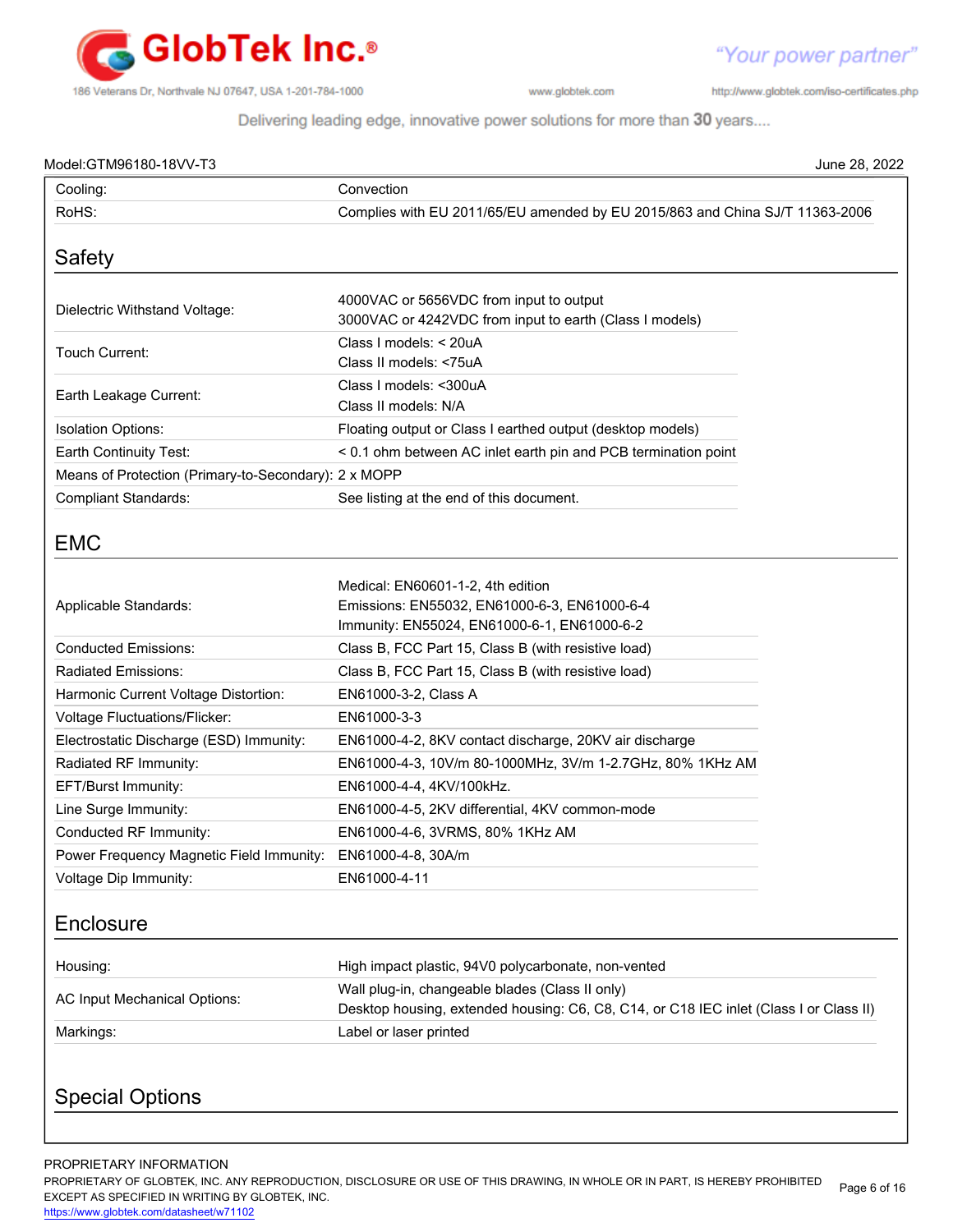

http://www.globtek.com/iso-certificates.php

# Delivering leading edge, innovative power solutions for more than 30 years....

# Model:GTM96180-18VV-T3 June 28, 2022 1. Removal of LED (optional) 2. Custom cord-sets (custom cord and/or connector types). Note: 5VDC USB power supplies with Micro-B or Type-C connectors 3. Custom markings 4. Short term output surge capability 5. Reduced leakage current versions (10uA max) for Type-CF medical applications and/or for AC noise sensitive equipment. (15W have a voltage regulation specification of ±8% (4.6V to 5.4V).

- or less, 5 to 24V output voltage range.)
- 6. Tightened output voltage tolerance
- 7. Reduced output voltage ripple
- 8. Improved reliability PCB laminate with plated-through-holes for IPC610 Class 2 compliance
- 9. Custom housing colors
- 10. Quasi constant-current output for SLA (lead-acid) battery charging applications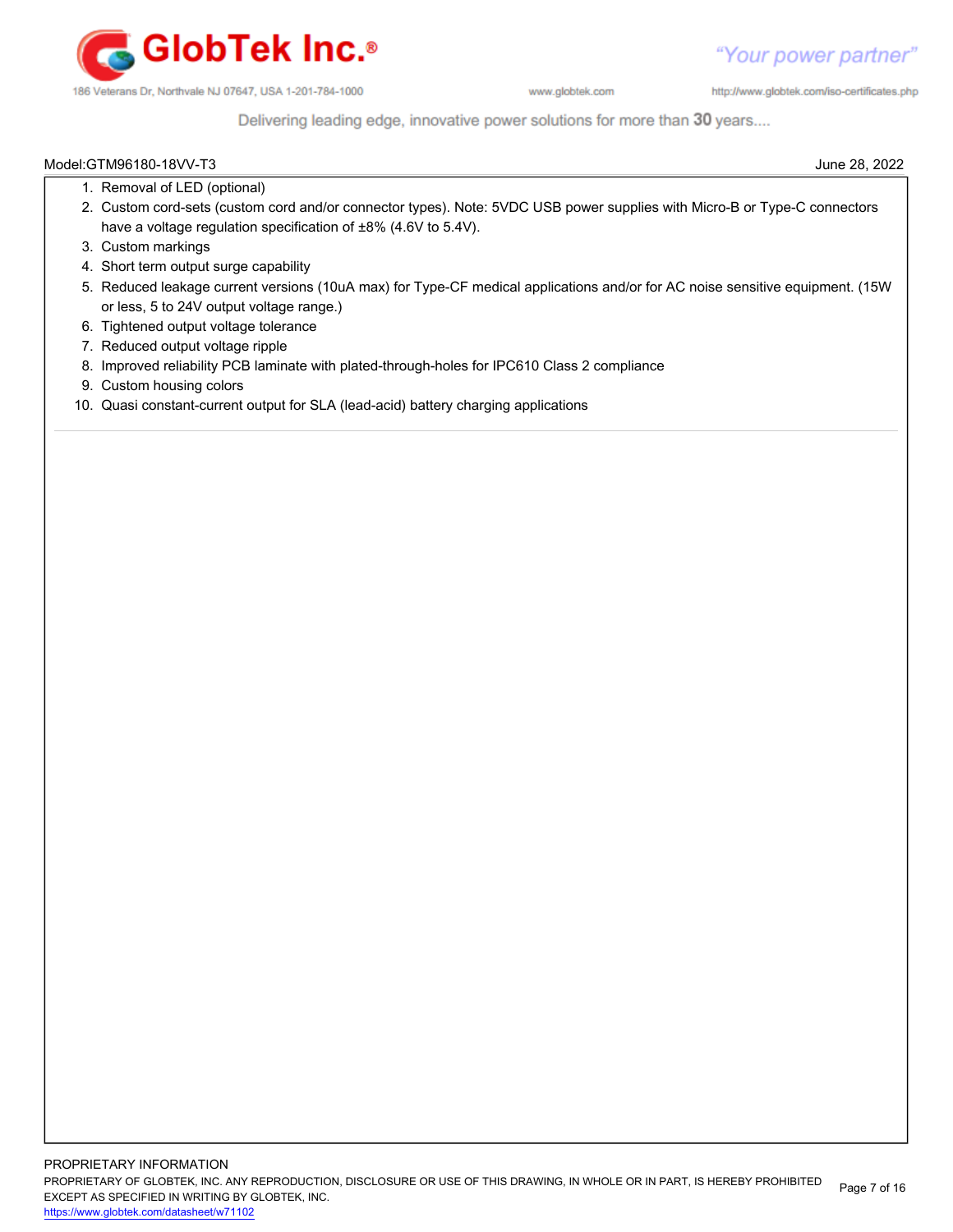

"Your power partner" http://www.globtek.com/iso-certificates.php

Delivering leading edge, innovative power solutions for more than 30 years....



PROPRIETARY OF GLOBTEK, INC. ANY REPRODUCTION, DISCLOSURE OR USE OF THIS DRAWING, IN WHOLE OR IN PART, IS HEREBY PROHIBITED EXCEPT AS SPECIFIED IN WRITING BY GLOBTEK, INC. Page 8 of 16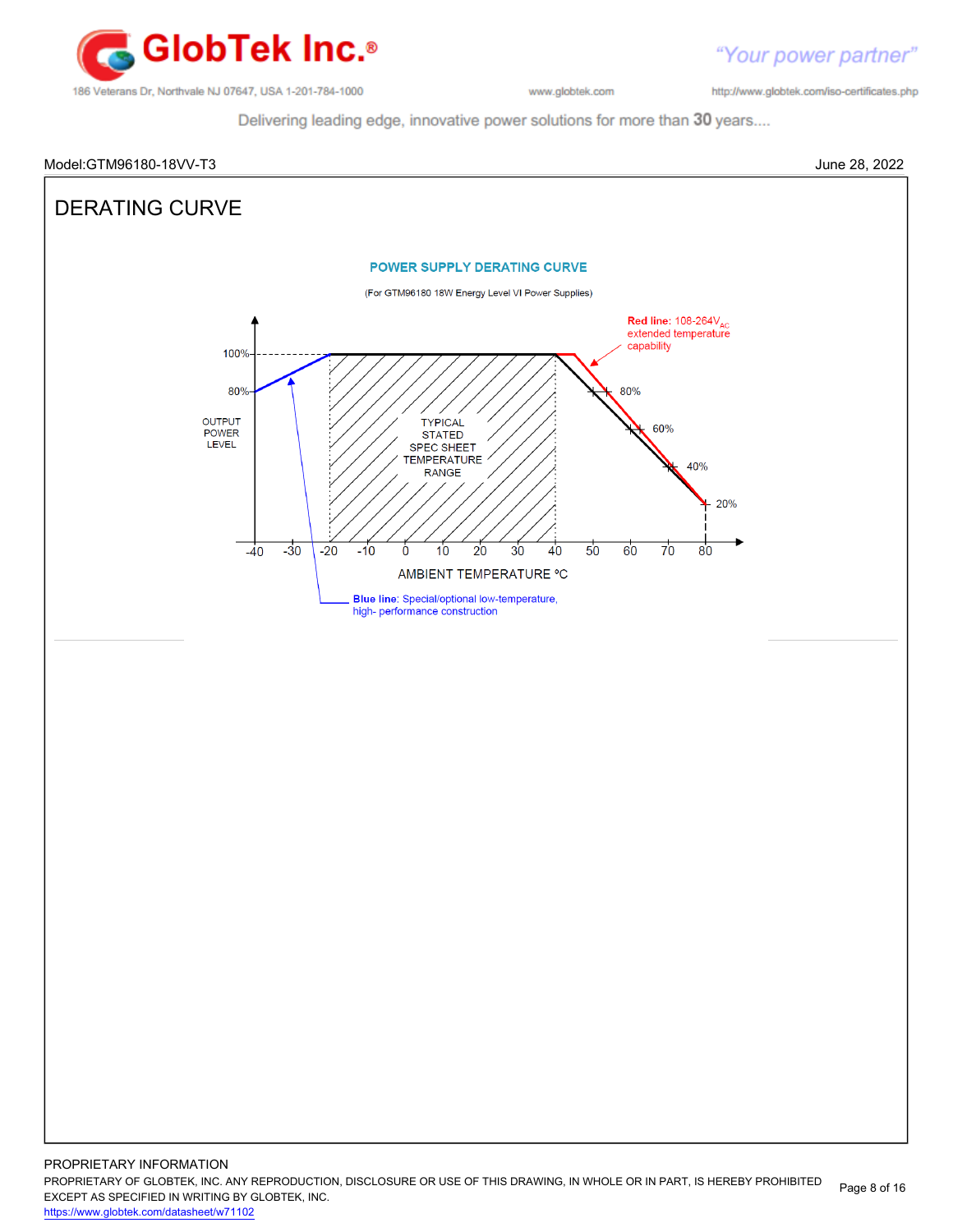

Your power partner"

http://www.globtek.com/iso-certificates.php

 $320/C13$   $2500$  8

IEC

Delivering leading edge, innovative power solutions for more than 30 years....

# Model:GTM96180-18VV-T3 June 28, 2022 INPUT CONFIGURATION Description **IEC 60320/C14 AC Inlet Connector, Class I, Earth Ground** Mates with IEC 60320/C13 Plug Optional Locking IEC60320 Receptable and cord option available on some models by request.: [Standard International IEC 320/C13 Cordsets](http://www.globtek.com/pdf/international-cordsets-with-iec320_c13-701-connector/) Below are standard cordsets which are "not included" (unless stated above); these can be purchased separately or packaged with the power supply. Contact your Sales Engineer if the style required is not shown below. Many more available in different lengths, colors or cable material. Stock Power Supply Cords Part Number/ Link Country Plug Plug Rength Country Plug Length Country Plug Length Length<br>(mm) (Ft)  $\begin{array}{ccc} 3021457F701(R) \end{array}$  $\begin{array}{ccc} 3021457F701(R) \end{array}$  $\begin{array}{ccc} 3021457F701(R) \end{array}$  N. American (Type B) NEMA 5-15P IEC  $320/C13$  2150 7 [1191068F0701\(R\)](http://www.globtek.com/pdf/international-cordsets-with-iec320_c13-701-connector/1191068F0701(R).pdf) N. American (Type B) NEMA 5-15P Hospital International IEC  $320/C13$  2459 8 [2194272M5701-T\(R\)](http://www.globtek.com/pdf/international-cordsets-with-iec320_c13-701-connector/2194272M5701-T(R).pdf) Argentina (Type I) IRAM 2073 IEC  $320/C13$   $2500$  8 [5502022M5701A\(R\)](http://www.globtek.com/pdf/international-cordsets-with-iec320_c13-701-connector/5502022M5701A(R)%20(1).pdf) Australian (Type I) AS3112 / 3 PRONG IEC  $320/C13$  2500 8 [204B4272M5701\(R\)](http://www.globtek.com/pdf/international-cordsets-with-iec320_c13-701-connector/204B4272M5701(R).pdf) Brazil (Type N) BRAZIL BRAZIL BRAZIL BRAZIL IEC<br>320/C13 2500 8 [6023602M5701\(R\)](http://www.globtek.com/pdf/international-cordsets-with-iec320_c13-701-connector/6023602M5701(R)%20(1).pdf) China (Type I) CCC GR2099 CCC GR2010 IEC  $\begin{array}{c} \n\text{IEC} \\
320/C13\n\end{array}$  2500 8

### PROPRIETARY INFORMATION

PROPRIETARY OF GLOBTEK, INC. ANY REPRODUCTION, DISCLOSURE OR USE OF THIS DRAWING, IN WHOLE OR IN PART, IS HEREBY PROHIBITED EXCEPT AS SPECIFIED IN WRITING BY GLOBTEK, INC. Page 9 of 16

[G8014272M5701\(R\)](http://www.globtek.com/pdf/international-cordsets-with-iec320_c13-701-connector/G8014272M5701(R).pdf) Danish (Type K) AFSNIT SECTION 107-2-D1 Assets that the second that the second that the second that the second that the second that the second that the second that the second that the second that the secon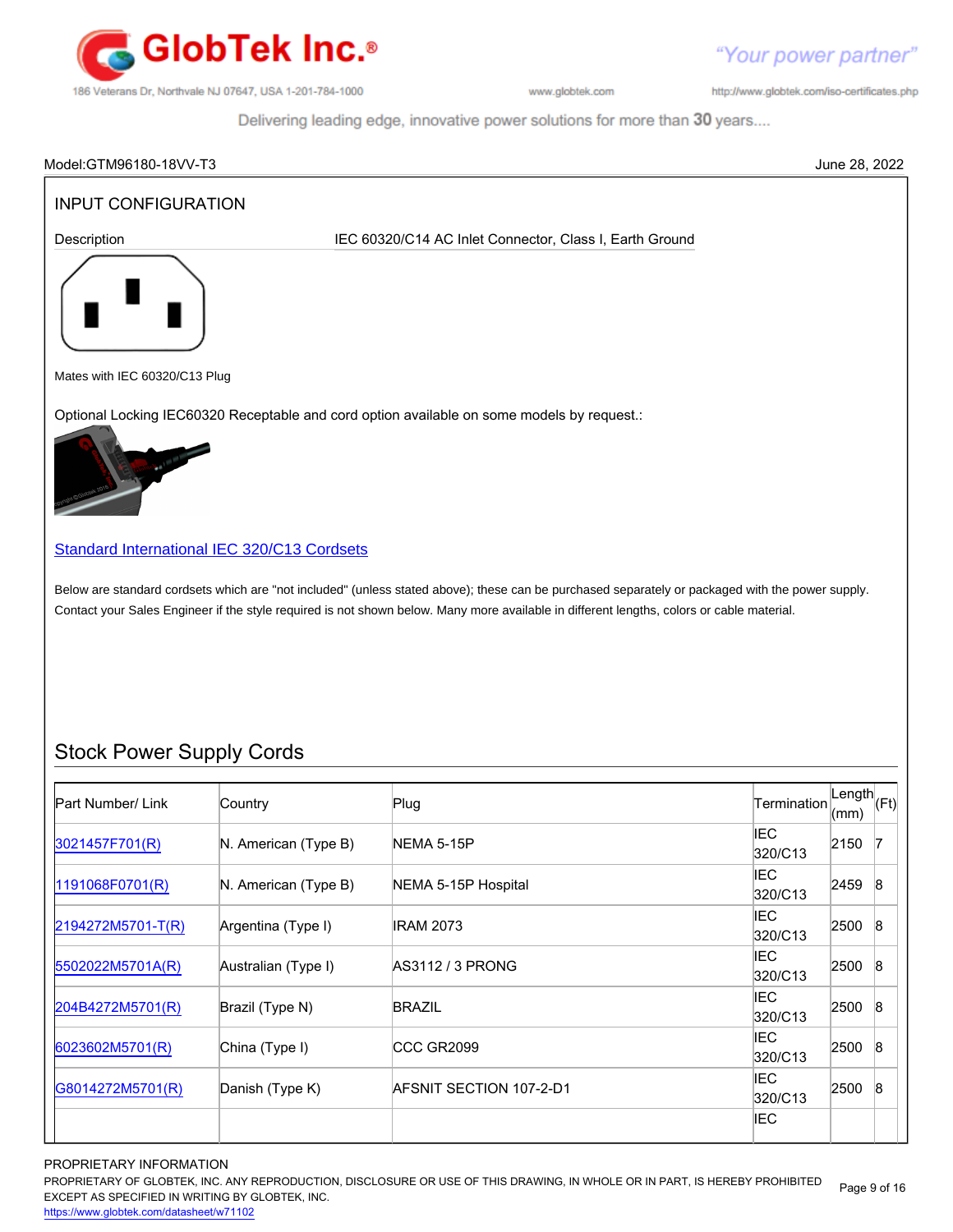

http://www.globtek.com/iso-certificates.php

"Your power partner"

# Delivering leading edge, innovative power solutions for more than 30 years....

| Model:GTM96180-18VV-T3                                                      |                                                            |                                                                                                  |                       | June 28, 2022 |                 |
|-----------------------------------------------------------------------------|------------------------------------------------------------|--------------------------------------------------------------------------------------------------|-----------------------|---------------|-----------------|
| 23144272M5701-T(R)                                                          | Europe (Type E)                                            | <b>CEE 7/7</b>                                                                                   | 320/C13               | 2500          | $\mathsf{B}$    |
| 23134272M5701EUKR(R)                                                        | Europe/Korea Combo<br>(Type E)                             | CEE 7/7 / KSC8305                                                                                | <b>IEC</b><br>320/C13 | 2500          | $\mathsf{8}$    |
| 205IN4272M5701(R)                                                           | India (Type D)                                             | India IS 1293 (also known as IA16A3 or BS546)                                                    | <b>IEC</b><br>320/C13 | 2500          | $\mathsf{8}$    |
| 208IN4272M5701(R)                                                           | India (Type M)                                             | India IS 1293 (also known as IA16A3 or BS546)                                                    | IEC320/C132500        |               | $\mathsf{B}$    |
| 377C4272M5701(R)                                                            | Israel (Type H)                                            | ISL 377C                                                                                         | <b>IEC</b><br>320/C13 | 2500          | $\mathbf{8}$    |
| 23024272M5701(R)                                                            | Italy (Type L)                                             | CEI 23-16/VII                                                                                    | <b>IEC</b><br>320/C13 | 2500          | $\mathsf{8}$    |
| 3003339F701(R)<br>[3x1.25mm2]<br>3003068F2701-HK(R)<br>$[3 \times 2.0$ mm2] | Japan (Type B)                                             | JIS 8303 / 3 PINS                                                                                | <b>IEC</b><br>320/C13 | 2500          | $\mathbf{8}$    |
| 302J115J6F0701J(R)                                                          | North America / Japan<br>(Type B - 12A)                    | NEMA 5-15P (cULus approved), Japan JIS C 8303 (PSE IEC<br>Approved)                              | 320/C13               | 1830          | $\overline{6}$  |
| 302J104J6F0701J(R)                                                          | North America / Japan<br>$(Type B - 15A)$                  | NEMA 5-15P (cULus approved), Japan JIS C 8303 (PSE IEC<br>Approved)                              | 320/C13               | 1830          | $6\overline{6}$ |
| 302JT104J9F0701JT(R)                                                        | North America / Japan /<br>Taiwan (Type B - 15A)           | NEMA 5-15P (cULus approved), Japan JIS C 8303 (PSE<br>Approved), Taiwan CNS 6797 (BSMI Approved) | <b>IEC</b><br>320/C13 | 2800          | $\overline{9}$  |
| 2313K3432M5701(R)                                                           | Korea (Type F)                                             | KS C 8305                                                                                        | <b>IEC</b><br>320/C13 | 2500          | $\mathsf B$     |
| 5804272M5701(R)                                                             | Russia (Type F)                                            | <b>GOST 7396</b>                                                                                 | <b>IEC</b><br>320/C13 | 2500          | $\mathsf B$     |
| 2084272M5701(R)                                                             | South Africa (Type M)                                      | South Africa SABS164-1 (16A type)                                                                | <b>IEC</b><br>320/C13 | 2500          | $\mathsf B$     |
| 23214272M5701(R)                                                            | Switzerland (Type J)                                       | <b>SEV 1011</b>                                                                                  | <b>IEC</b><br>320/C13 | 2500          | $\mathsf B$     |
| 3003322M5701(R)                                                             | Taiwan (Type B)                                            | <b>BSMI</b>                                                                                      | IEC<br>320/C13        | 2500          | $\mathsf B$     |
| 6363762M5701(R)                                                             | Thailand (Type O)                                          | TIS 166-2549                                                                                     | <b>IEC</b><br>320/C13 | 2500          | $\mathsf B$     |
| PZ0800100-2M5BK13H(R                                                        | UK, Hong Kong, Singapore, BS 1363A<br>Gulf States (Type G) |                                                                                                  | <b>IEC</b><br>320/C13 | 2500          | $\mathsf B$     |
| 7055002M5701A(R)                                                            | International                                              | IEC 320 C14-C13                                                                                  | <b>IEC</b><br>320/C13 | 2500          | $\mathsf B$     |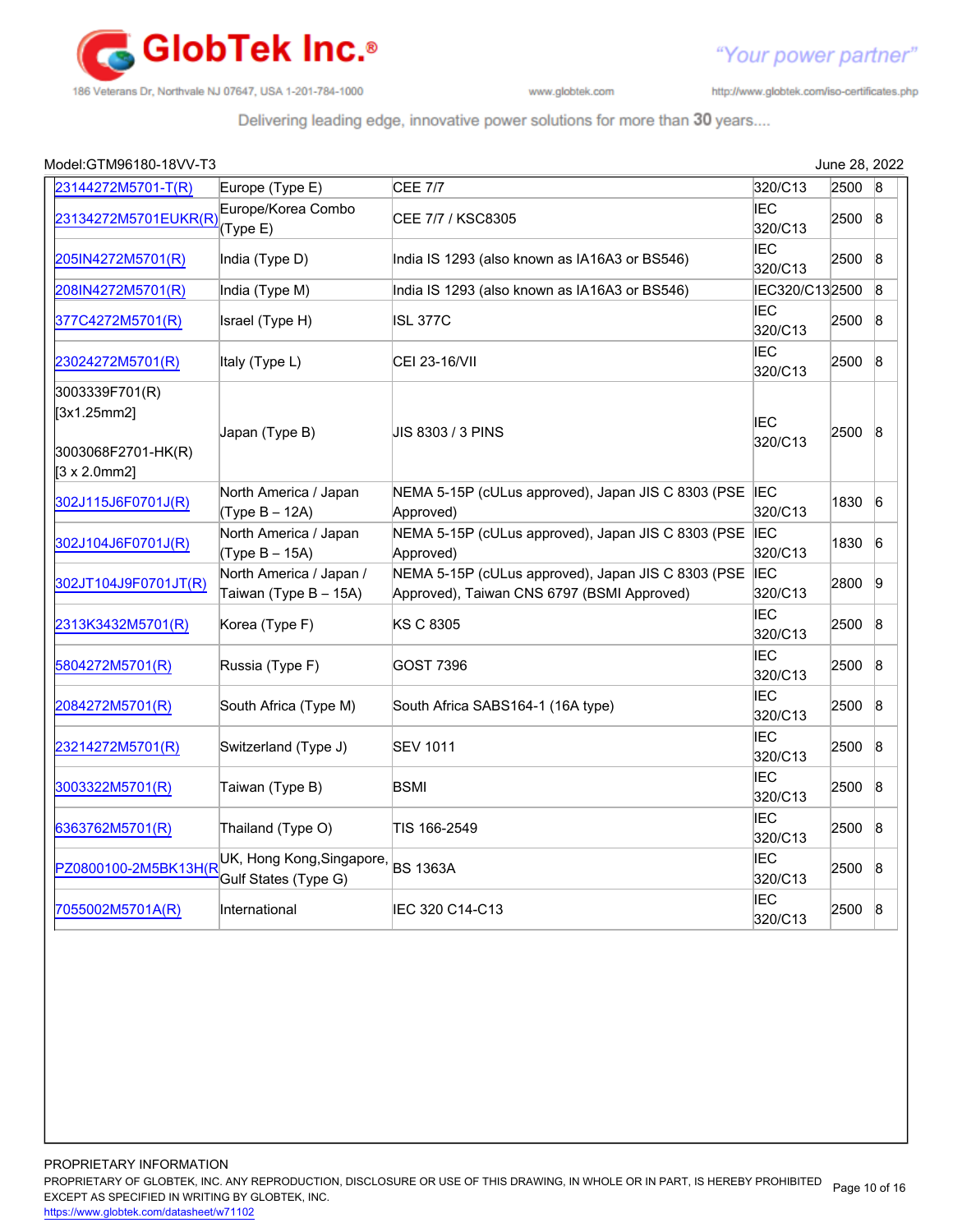

http://www.globtek.com/iso-certificates.php

Delivering leading edge, innovative power solutions for more than 30 years....

Model:GTM96180-18VV-T3 June 28, 2022 OUTPUT CONFIGURATION Common output connector options: L Type (Coaxial 5.5x2.5mm plug) C Type (Coaxial 5.5x2.1mm plug) K Type (Coaxial 3.5x1.3mm plug) LL Type (5.5x2.5mm CL Type (5.5x2.1mm Locking 760k type) Locking S761k type) ML2 Type (Molex housing 43025-0200) YL3 Type (KPPX-3P) YL4 Type (KPPX-4P) EJ1/2/3/4/5 (EIAJ RC-5320A type connectors) MSB Type (Micro USB) USBC Type (USB Type (OOD Inquire for custom design

For a comprehensive list of options, [click here](https://en.globtek.com/globtek-output-cordsets/)

Contact GlobTek for your specific requirements or custom solutions.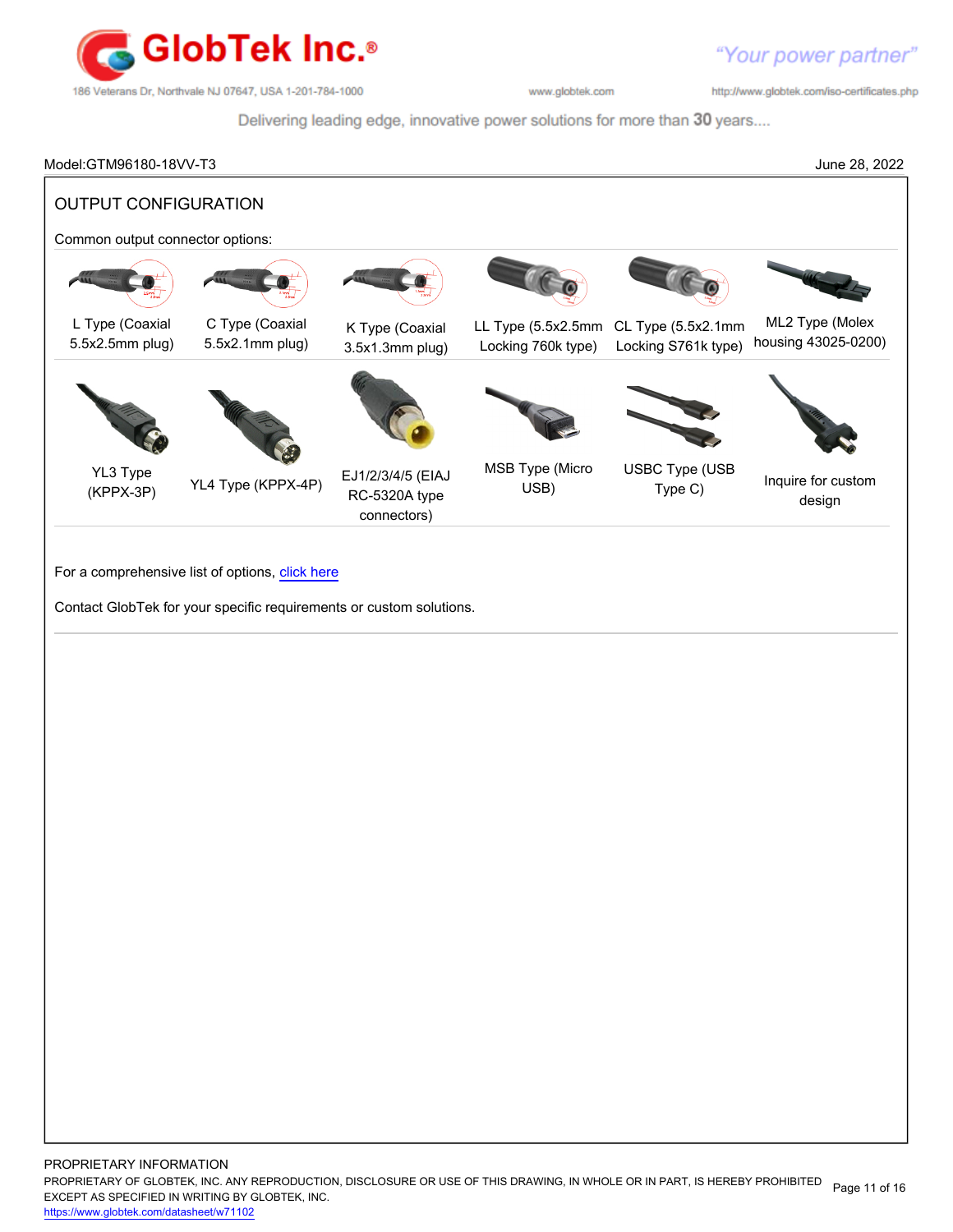

http://www.globtek.com/iso-certificates.php

"Your power partner"

Delivering leading edge, innovative power solutions for more than 30 years....

# Model:GTM96180-18VV-T3 June 28, 2022

| Approvals          |                                                                                                                                                                                                                                                                 |
|--------------------|-----------------------------------------------------------------------------------------------------------------------------------------------------------------------------------------------------------------------------------------------------------------|
| Logo               | Description                                                                                                                                                                                                                                                     |
| No Logo Applicable | EU 230V CoC Tier 2, 278/2009, Mar 2014                                                                                                                                                                                                                          |
|                    | Book 60335 up to 36 Volts                                                                                                                                                                                                                                       |
| No Logo Applicable | IEC 60601-1:2005 (Third Edition) + CORR. 1 (2006) + CORR. 2<br>(2007) + AM1 (2012) or IEC 60601-1 (2012 reprint) (Ed 3.1)                                                                                                                                       |
| No Logo Applicable | CB for IEC 60950-1:2005 (Second Edition) + Am 1:2009 + Am 2:2013                                                                                                                                                                                                |
| No Logo Applicable | CB for IEC 62368-1:2014 (Second Edition)                                                                                                                                                                                                                        |
|                    | CCC to GB4943. 1-2011; GB9254-2008; GB17625. 1-2012 with Tropical and Altitude<br>up to 5000 m approval.                                                                                                                                                        |
| No Logo Applicable | IEC 60335-1:2010 (Fifth Edition) incl. Corr. 1:2010 and Corr. 2:2011 + A1:2013                                                                                                                                                                                  |
| CE                 | CE Mark: tested to comply with EN 55032:2012+AC:2013, EN 61000-3-2:2014, EN<br>61000-3-3:2013, EN 55024:2010, EN 60601-1-2:2015                                                                                                                                 |
|                    | <b>CE Certification</b><br>CE Mark: tested to comply with EN 55032.2012+AC.2013 EN 61000-3-2.2014 EN<br>61000-3-3.2013 EN 60601-1-2.2015 EN 55024.2010                                                                                                          |
| 4007497            | Audio/Video, Information And Communication Technology Equipment - Part 1: Safety<br>Requirements [UL<br>62368-1:2014 Ed.2]<br>Audio/Video, Information And Communication Technology Equipment - Part 1: Safety<br>Requirements [CSA<br>C22.2#62368-1:2014 Ed.2] |
|                    | Information Technology Equipment Safety Part 1: General Requirements (UL<br>60950-1 Issued: 2007/03/27, Ed: 2 Rev: 2014/10/14)                                                                                                                                  |

PROPRIETARY INFORMATION

PROPRIETARY OF GLOBTEK, INC. ANY REPRODUCTION, DISCLOSURE OR USE OF THIS DRAWING, IN WHOLE OR IN PART, IS HEREBY PROHIBITED Page 12 of 16<br>EXALER 10 OREGIEIER WILKENIG BY OLOREEK WO EXCEPT AS SPECIFIED IN WRITING BY GLOBTEK, INC.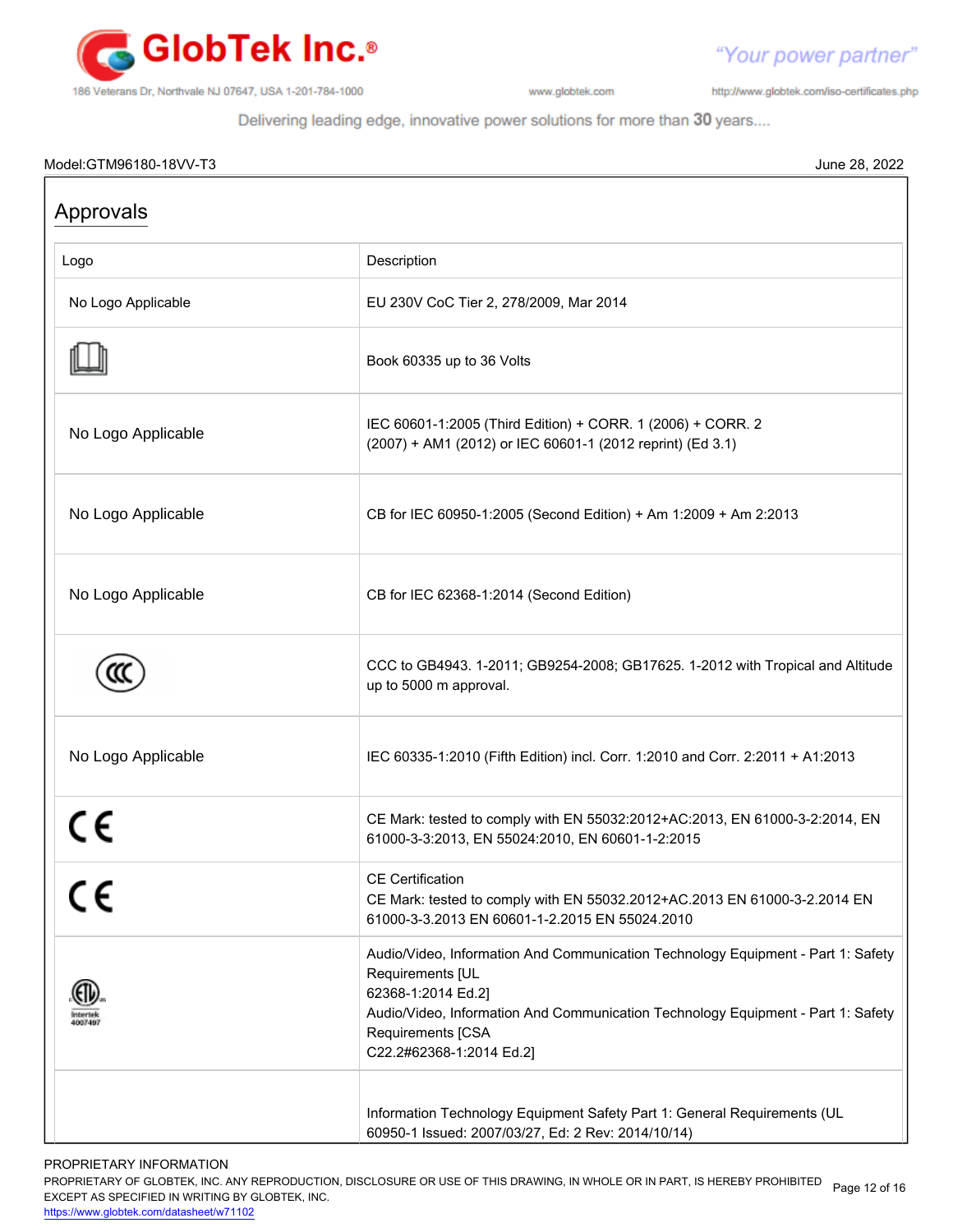

"Your power partner"

http://www.globtek.com/iso-certificates.php

Delivering leading edge, innovative power solutions for more than 30 years....

| Model:GTM96180-18VV-T3                                                     | June 28, 2022                                                                                                                                                                                                                                                          |
|----------------------------------------------------------------------------|------------------------------------------------------------------------------------------------------------------------------------------------------------------------------------------------------------------------------------------------------------------------|
| Intertek                                                                   | Information Technology Equipment Safety Part 1: General Requirements (CSA<br>C22.2 No. 60950-1<br>Issued: 2007/03/27 Ed: 2 (R2012) Amd.                                                                                                                                |
| Conforms to ANSI/UL 3td. 60950-1<br>Cert.to CAN/CSA Std. C22.2 NO. 60950-1 | Conforms to ANSI/UL Std. 60950-1 2nd Edition<br>Cert. to CAN/CSA Std.C22.2 NO.60950-1 2nd Edition                                                                                                                                                                      |
| Class 2 Power Unit                                                         | cETLus-Cert 4007497 UL1310 Recognized Component up to 42.4 volts                                                                                                                                                                                                       |
|                                                                            | AAMI ES60601-1 Issued: 2012/08/20 Medical Electrical Equipment - Part 1:<br>CAN/CSA-C22.2 No.60601-1:14, Third Edition Issued: 2014/03/01 - Medical<br>Electrical Equipment - Part 1:<br>IEC 60601-1-11 Issued: 2015/01/20 Ed. 2 Medical Elec. Equip.- Part 1-11:      |
|                                                                            | CHINA SJ/T 11364-2014, China RoHS Chart: http://en.globtek.com/globtek-rohs.php                                                                                                                                                                                        |
| Conforms to UL STD, 62368-1<br>Certified to CSA STD C22.2 NO.62368-1       | Conforms to UL STD, 62368-1<br>Certified to CSA STD C22.2 NO.62368-1                                                                                                                                                                                                   |
| E341351                                                                    | UL 60950-1, 2nd Edition, 2014-10-14 (Information Technology<br>Equipment - Safety - Part 1: General Requirements)<br>CAN/CSA C22.2 No. 60950-1-07, 2nd Edition, 2014-10 (Information<br>Technology Equipment - Safety - Part 1: General Requirements) 9V only          |
|                                                                            | Certification # TC RU AR46.B.69004 Custom Union of Russia, Belarus and<br>Kazakhstan                                                                                                                                                                                   |
| FC                                                                         | Compliance of this power supply with FCC Part 15, Class B has been demonstrated<br>with a standard output load. The FCC law stipulates that system-level testing is<br>required to demonstrate compliance with the FCC emission limits with the actual<br>system load. |
| T1.6A 250VAC                                                               | Fuse 60335 T1.6A 250VAC Up to 36 volts                                                                                                                                                                                                                                 |
| CAN ICES-3(B)/NMB-3(B)                                                     | Compliance of this PSU with Industry Canada, Class B demonstrated with a standard<br>output load. The ICES law stipulates that system-level testing is required to                                                                                                     |

PROPRIETARY INFORMATION

PROPRIETARY OF GLOBTEK, INC. ANY REPRODUCTION, DISCLOSURE OR USE OF THIS DRAWING, IN WHOLE OR IN PART, IS HEREBY PROHIBITED Page 13 of 16<br>EXALER 10 OREGIEIER WILKENIG BY OLOREEK WO EXCEPT AS SPECIFIED IN WRITING BY GLOBTEK, INC.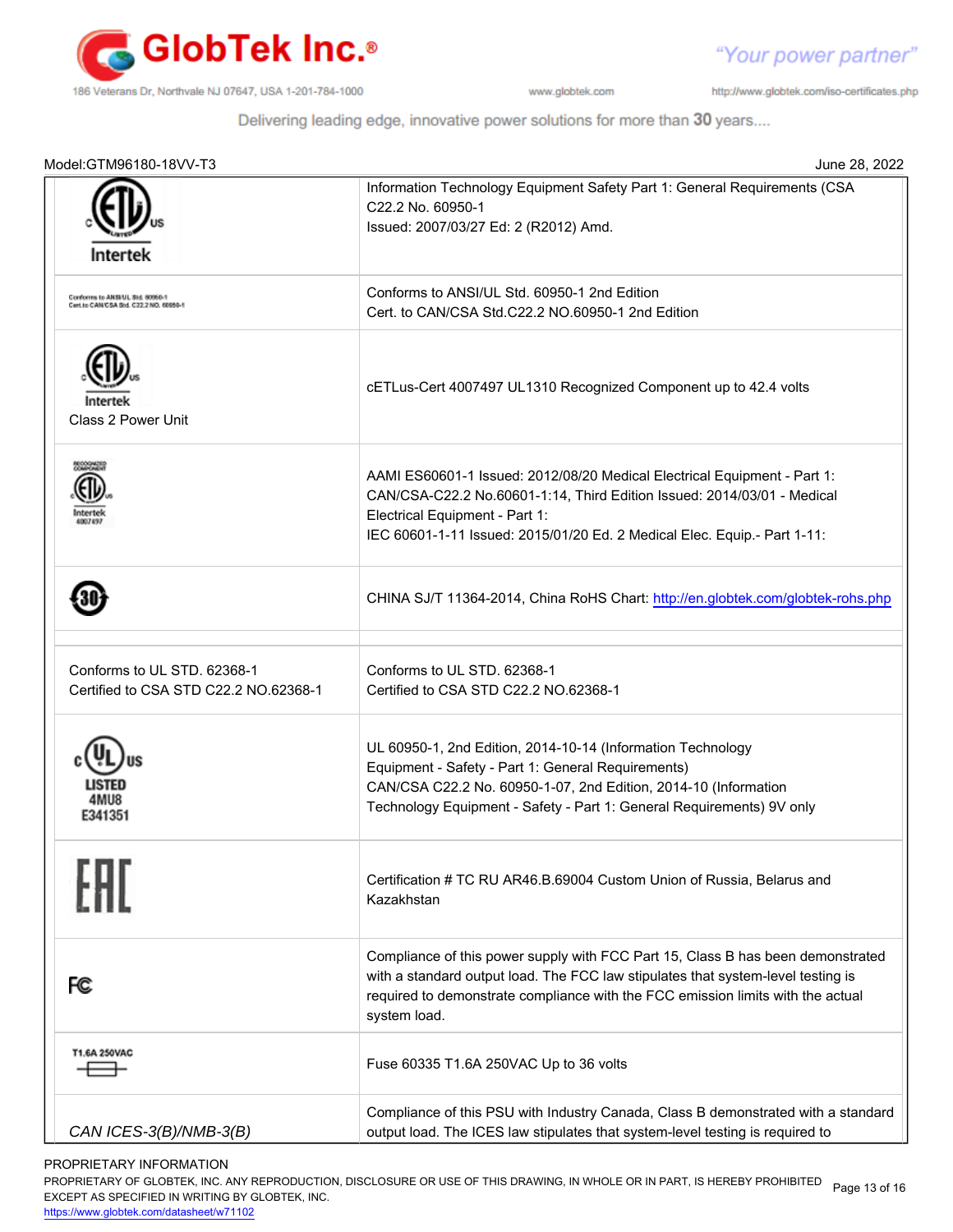

"Your power partner"

http://www.globtek.com/iso-certificates.php

Delivering leading edge, innovative power solutions for more than 30 years....

| Model:GTM96180-18VV-T3                                           | June 28, 2022                                                                                                                                                                                                                                              |
|------------------------------------------------------------------|------------------------------------------------------------------------------------------------------------------------------------------------------------------------------------------------------------------------------------------------------------|
|                                                                  | demonstrate compliance with the ICES-3 emission limits with the actual system load.                                                                                                                                                                        |
| IS 13252 (Part 1)<br>IEC 60950-1<br>R-41017175<br>www.bis.gov.in | Bureau Of Indian Standards for BIS GTM96180-1507-2.0-T3 5, 5.95, 7.5, 9, 12, 15,<br>19, 24, 48V only                                                                                                                                                       |
|                                                                  | Indoor Use Only - Mark is on the label or Molded in the case                                                                                                                                                                                               |
| IP42                                                             | Ingress Protection: ?IP42 to IEC60529:2001 Protection against<br>granular foreign bodies - Protected against direct sprays up to 15o from the vertical<br>Optional                                                                                         |
| PRECAUCION: PARA USO EN EQUIPOS<br>ELECTRONICOS SOLAMENTE        | IRAM certificate to IEC 62368-1:2014                                                                                                                                                                                                                       |
| PRECAUCION: PARA USO EN EQUIPOS<br>ELECTRONICOS SOLAMENTE        | IRAM certificate DC-E-G71-002.8 to IEC 60950-1:2005 + A1:2009 + A2:2013                                                                                                                                                                                    |
| GlobTek, Inc.                                                    | JAPAN TUV R-PSE, Cert. No. JD 50471561.pdf, to J62368-1(H30), J55032(H29),<br>J3000(H25),[15V?30V]. Please reference the following website for PSE regulations:<br>http://en.globtek.com/importing-ite-and-medical-power-supplies-ac-adaptors-to-japan/    |
| GlobTek, Inc.                                                    | JAPAN TUV R-PSE, Cert. No. JD 50471561, to J62368-1(H30), J55032(H29),<br>J3000(H25),[15V or less]. Please reference the following website for PSE<br>regulations:<br>http://en.globtek.com/importing-ite-and-medical-power-supplies-ac-adaptors-to-japan/ |
|                                                                  |                                                                                                                                                                                                                                                            |

PROPRIETARY INFORMATION

PROPRIETARY OF GLOBTEK, INC. ANY REPRODUCTION, DISCLOSURE OR USE OF THIS DRAWING, IN WHOLE OR IN PART, IS HEREBY PROHIBITED Page 14 of 16<br>EXALER 10 OREGIEIER WILKENIG BY OLOREEK WO EXCEPT AS SPECIFIED IN WRITING BY GLOBTEK, INC.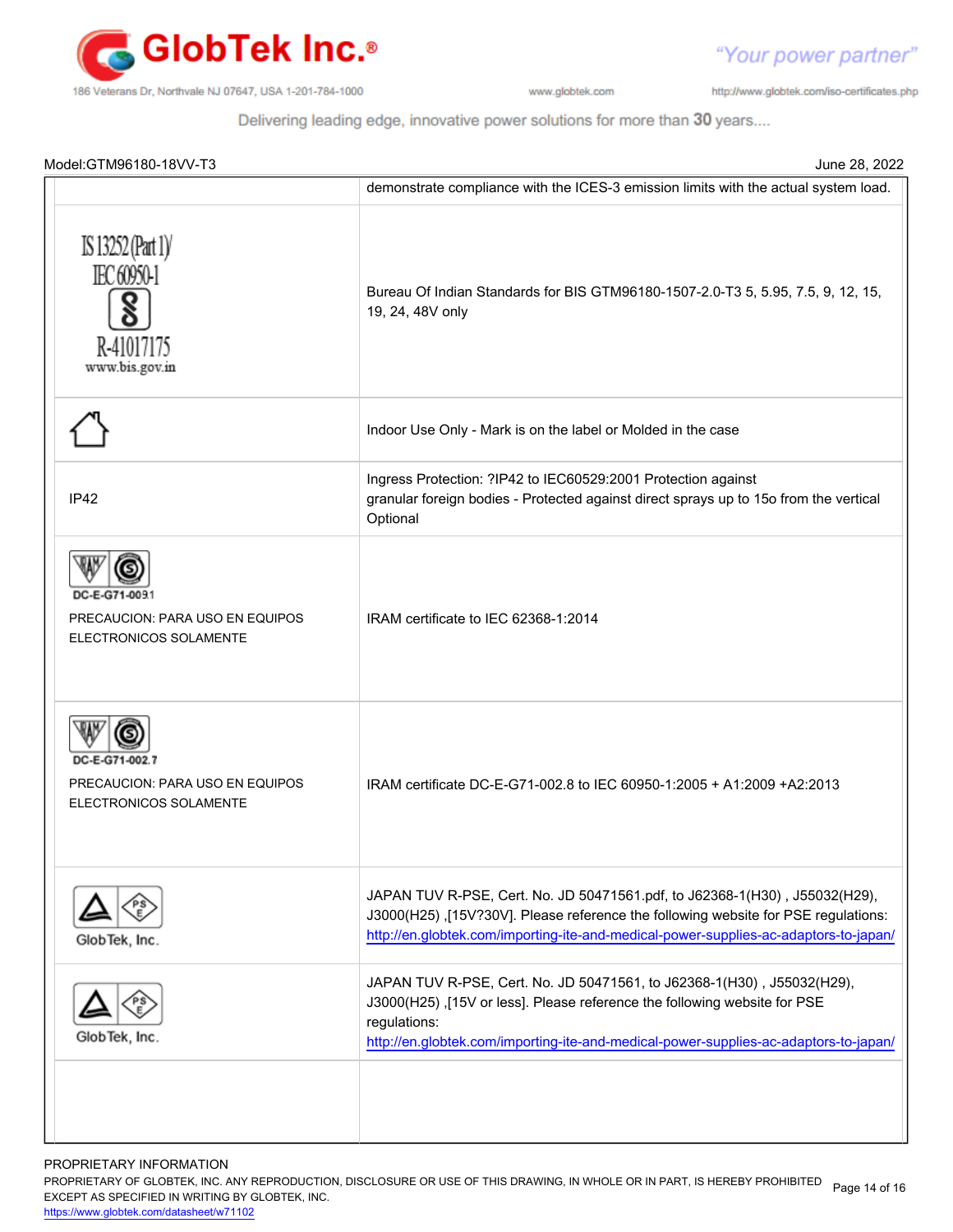

"Your power partner"

http://www.globtek.com/iso-certificates.php

Delivering leading edge, innovative power solutions for more than 30 years....

| Model:GTM96180-18VV-T3                                                          | June 28, 2022                                                                                                                                                                                                    |
|---------------------------------------------------------------------------------|------------------------------------------------------------------------------------------------------------------------------------------------------------------------------------------------------------------|
| :/DC ADAPTER<br>Mfr. Name: GLOBTEK (SUZHOU) CO.,LTD<br>A/S Center: 10-6221-6100 | Korea KET KC Mark GTM96180-1817.9-5.9-T3(A) HU10499-18036A (9,12V)                                                                                                                                               |
| EFFICIENCY LEVEL (V)                                                            | Efficiency: complies to section 301 of Energy Independence and Security Act (EISA)<br>complies with Energy Star tier 2 (North America), ECP tier 2 (China), MEPS tier 2<br>(Australia), Code of Conduct (Europe) |
| <b>LPS</b>                                                                      | Limited Power Source 60950                                                                                                                                                                                       |
| <b>LPS</b>                                                                      | Limited Power Source 62368                                                                                                                                                                                       |
| $\boldsymbol{\varphi}$                                                          | Morocco SDoC declaration<br>http://www.globtek.info/certs/Morocco%20SDoC%20Declaration/                                                                                                                          |
|                                                                                 | NOM (Mexico) to NOM-001-SCFI-1993 GTM96180-1811-2.0-T3 for 9V                                                                                                                                                    |
| <b>Energy Verified</b><br>Rendement Énergétique Vérifié                         | Natural Resources Canada (NRCan): CSA Standard C381.1-08, QSP NRCAN<br>EEV1191;<br>http://shop.csa.ca/en/canada/energy-efficiency/cancsa-c3811-08/invt/27024802008<br>(9V output only)                           |
| SAA-161679-EA                                                                   | RCM certificate SAA-161679-EA; Australia and New Zealand Regulatory<br>Compliance, Mark (http://rcm.standards.org.au/rcmfaq/rcmfaq.htm                                                                           |
| <b>RoHS</b>                                                                     | Specifications of directive 2011/65/EU Annex VI (ROHS-2) with amendment<br>2015/863-EU (ROHS-3) http://www.ce-mark.com/Rohs%20final.pdf                                                                          |

PROPRIETARY INFORMATION

PROPRIETARY OF GLOBTEK, INC. ANY REPRODUCTION, DISCLOSURE OR USE OF THIS DRAWING, IN WHOLE OR IN PART, IS HEREBY PROHIBITED Page 15 of 16<br>EXALER 10 OREGIEIER WILKENIG BY OLOREEK WO EXCEPT AS SPECIFIED IN WRITING BY GLOBTEK, INC.